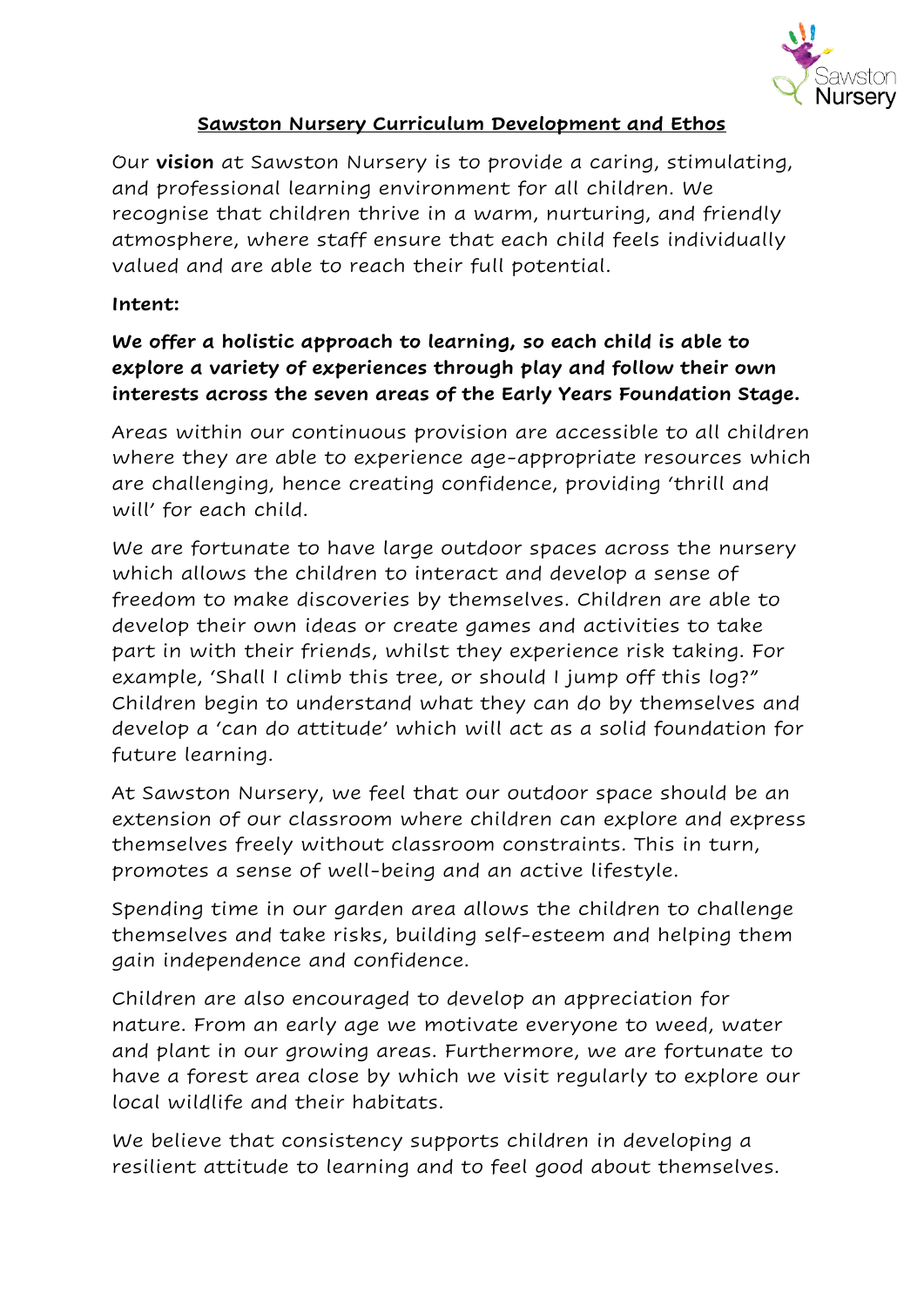

Good interactions with children together with communication and conversations help a child to problem solve and self-regulate.

We strive to be aware of each child in the Nursery, establishing their interests, and developmental level. We are then able to promote children's next steps in their learning through play and discussions with other adults and build on the child's current stage of development.

We aim to form good relationships with parents and work together to provide the best possible outcomes for each child. Staff are friendly, approachable, positive, and respectful to all children and their families, treating everyone as an individual recognising their uniqueness.

Play is the business of childhood. We believe through play, children are able to become an enquirer, an experimenter, a discoverer, and an explorer, as play sets the stage for learning and children at Sawston Nursery have the opportunities to learn though quality play.

## **Implementation:**

# **Children learn through a balance of child initiated and adult directed activities where they are given plenty of time to engage in exploration and challenge themselves.**

Our environment enables children to follow their interests and become independent learners based around experiences. We believe that if a child is interested in an activity, they can be taught anything. Adults will provide thoughtful resources that children are interested in and like to play with. We want our children to be resilient, independent and be able to communicate with others. We want them to make thoughtful decisions about what they want to do, and the risk involved. This will impact decisions in the world about what they do.

Staff across the nursery plan activities for the children that excites them and allows their interests to be acknowledged. Modelling to the children takes place in the daily routines and capturing those teachable moments such as allowing a child to show an interest in scissors and have a go themselves before the adult offers support and shows the child how these are used.

We ensure the content of the curriculum is differentiated to meet the needs of all children so that children build on prior learning.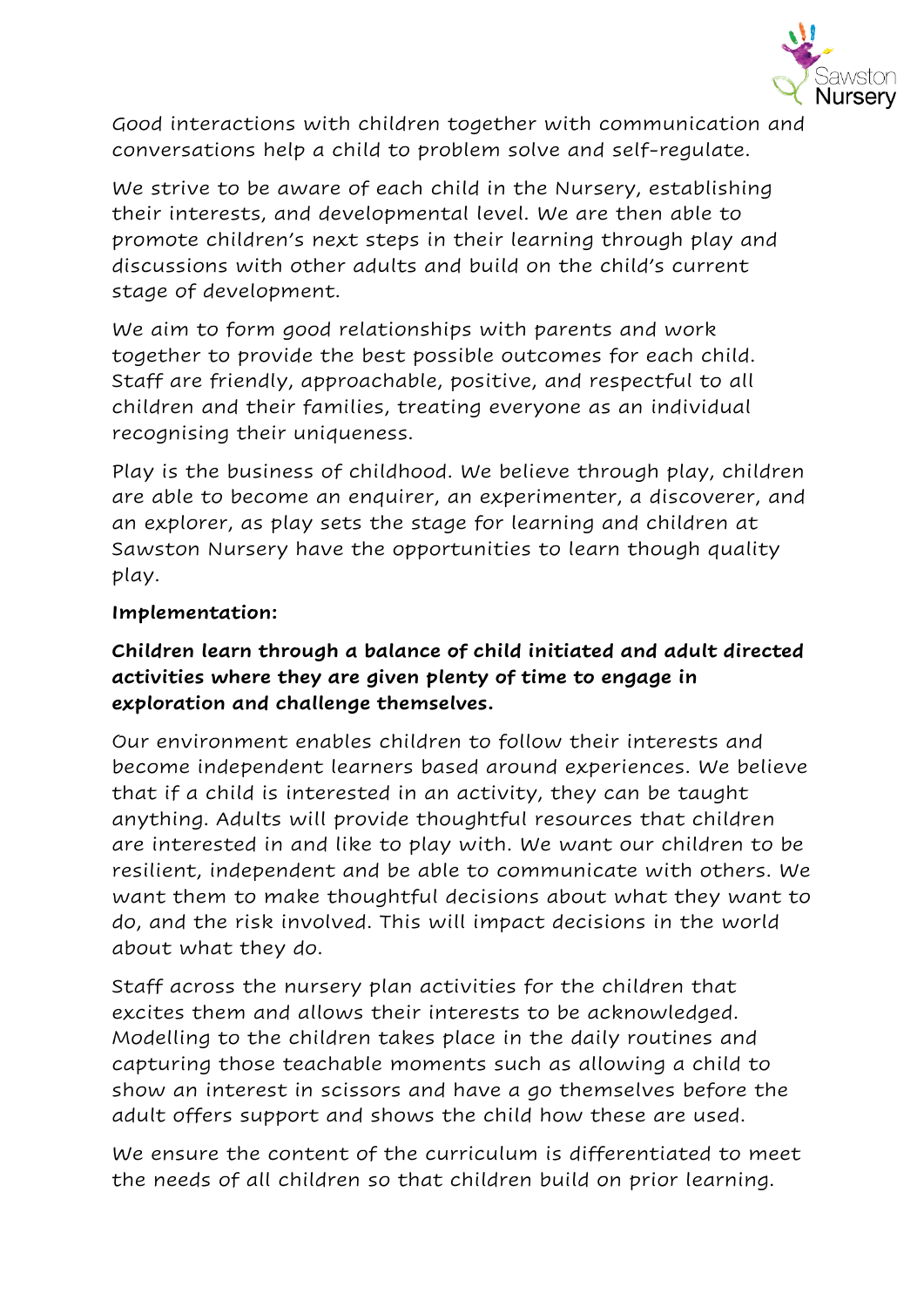

We plan activities around the child's interest and extend the activities to challenge children further where appropriate, to consistently give the children the opportunity to consolidate and learn new skills. This will support them in their next steps and transitions to the next classroom.

There is robust and effective communication with parents and practitioners actively seek advice from parents about their child's learning and development at home. Parents and practitioners work together to create a two-way partnership that ensures we give every child the best possible start in life.

### **Impact:**

**We provide a caring, stimulating, and professional learning environment for all. Children will be allowed to gain and develop their social skills and be ready for the next stage of their learning journey.**

**At the end of a child's time at Nursery the transitions to new settings and schools are positive and children are praised for their readiness. Children are confident, resilient and have good self-esteem in preparation for new experiences.**

Children are able to focus and engage in their play due to experiences on offer throughout their time in the Nursery. Allowing children time and space to follow their own interests promotes their independence to learn.

Through outdoor play opportunities in the Nursery, children can learn the skills of social interaction and friendship, care for living things and their environment, be curious and fascinated, experience awe, wonder and joy and become 'lost in the experience'. They can satisfy their deep urge to explore, experiment and understand and become aware of their community and locality, thus developing a sense of connection to the physical, natural, and human world.

Staff evaluate practice and the learning environment through regular audits and being reflective practitioners.

Sawston Nursery's ethos reflects the varying approaches used for many years in Childcare and Education, including, the caring and concern for one another and the world around us. Those children learn best through actively participating in their own play situations, supported by the adults, offering stimulating safe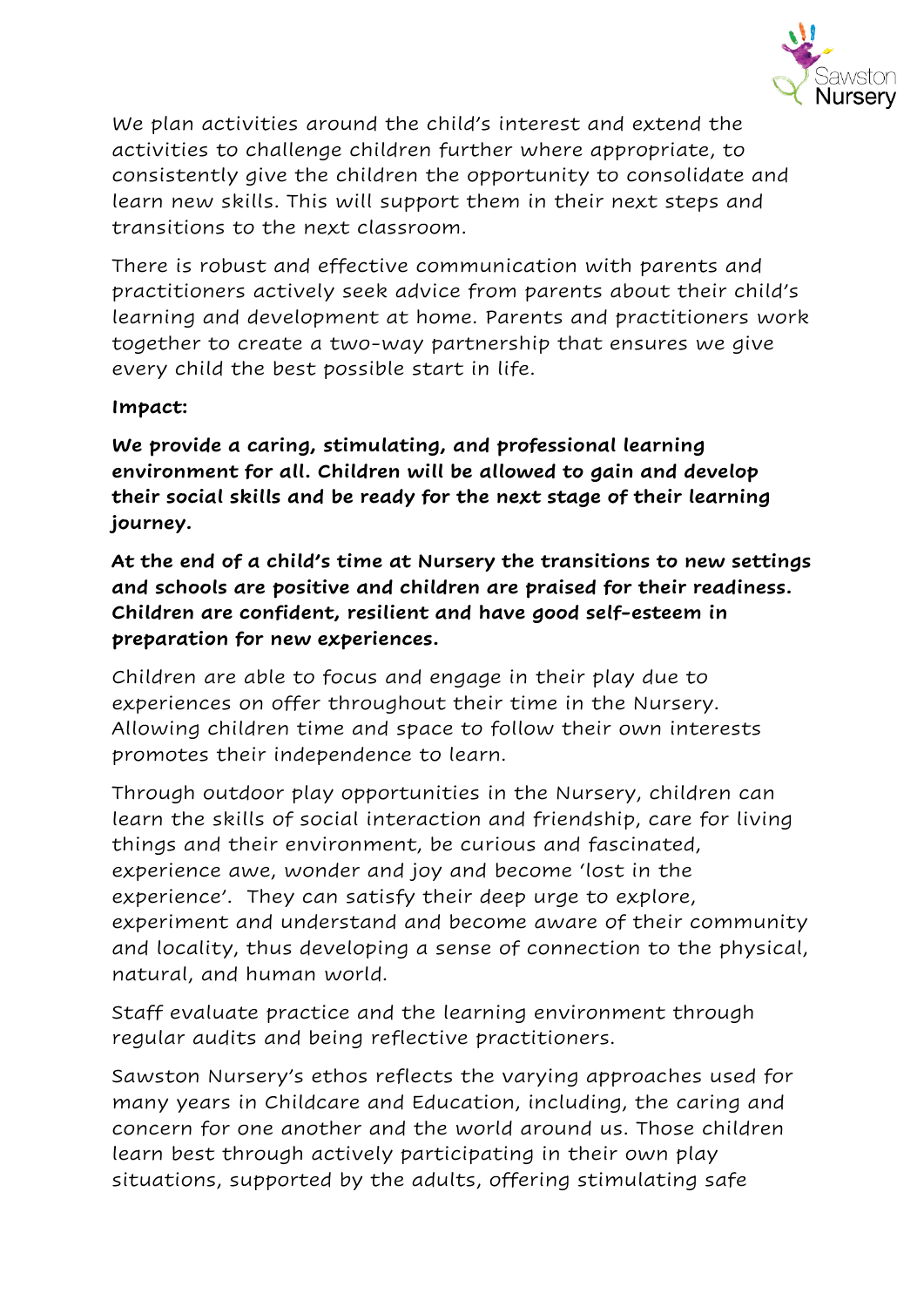

activities with enthusiasm and dedication. This includes using everyday experiences and life skills in a multi-cultural environment ensuring all children have the best possible start to their early education.

Individual children should be respected and have access to a provision that fosters their unique aptitudes and abilities and enables them to thrive and develop.

## **Margaret Mc Millan**

We adopt a child centred approach where we take great care to provide a structured environment which supports children in becoming active, independent learners. Children learn best when they feel safe to explore and experiment, make mistakes, and try again.

### **Vygotsky**

Children are able to problem solve through social interaction with others during childhood. Culture and environment play a large role in a child's development where social interactions support a child in their learning. Sociocultural theory asserts that learning is an essentially social process in which the support of parents, caregivers, peers and the wider society and culture plays a crucial role in the development of the child. Within the nursery children are able to scaffold their learning through the interactions with adults and children around them.

## **Reggio**

In our outdoor areas we have mud kitchens with utensils where children are able to play imaginatively, enjoy sensory play, whilst developing their maths skills and hands on exploration.

The large sand pit in the garden area can generate countless variations of role playing and imaginative play.

Physical movement of climbing, jumping rolling and crawling can be facilitated through the choice of equipment available.

A tinker table is where children can explore sensory play, tactile engagement of their senses, a place to make conversations with other children and adults. Children will find baskets and containers which they fill with loose materials and objects, making their own wonder filled creations using a variety of resources available.